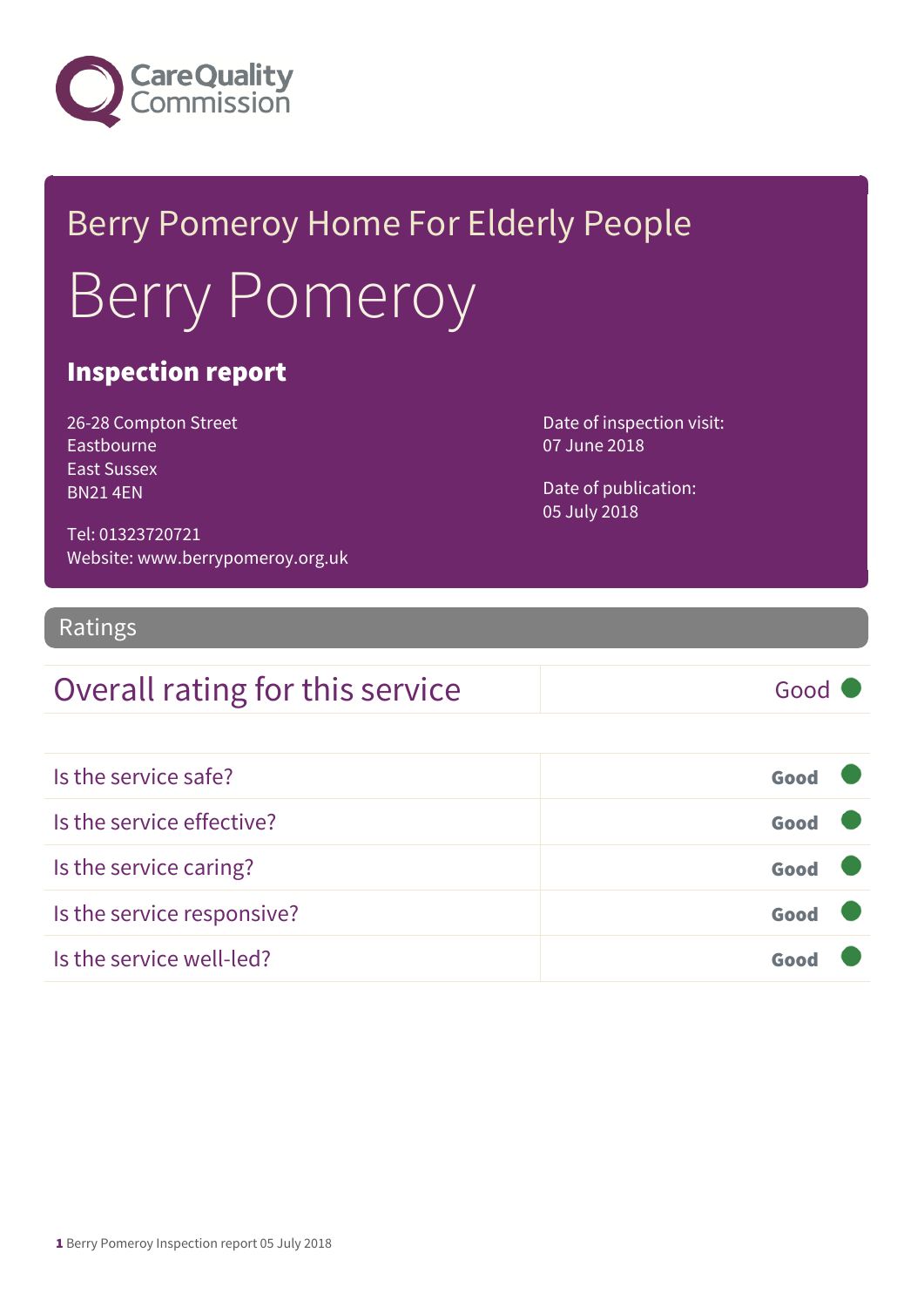## Summary of findings

### Overall summary

The inspection was carried out on 07 June 2018, and was unannounced.

Berry Pomeroy is a 'care home'. People in care homes receive accommodation and nursing or personal care as single package under one contractual agreement. CQC regulates both the premises and the care provided, and both were looked at during this inspection.

Berry Pomeroy is two large town houses which have been joined together. People's bedrooms were provided over four floors, with a passenger lift in-between. There were a range of sitting rooms and a dining room, with an enclosed garden to the rear. Berry Pomeroy is situated in a residential road in Eastbourne. Both men and women lived in the home. Some people were not able to communicate their feedback and experiences verbally of living in the home.

This was the first comprehensive inspection following a change of legal entity and registration on 08 June 2017. At the time of our inspection, 17 people lived in the home.

The home has a registered manager. A registered manager is a person who has registered with the Care Quality Commission (CQC) to manage the home. Like registered providers, they are 'registered persons'. Registered persons have legal responsibility for meeting the requirements in the Health and Social Care Act 2008 and associated Regulations about how the home is run.

People were safe at Berry Pomeroy. Staff knew what their responsibilities were in relation to keeping people safe from the risk of abuse. Staff recognised the signs of abuse and what to look out for. There were systems in place to support staff and people to stay safe.

There was a pro-active approach to promoting people's safety and independence which was reflected in people's risk assessments and care plans. People were supported by staff that had been recruited safely and had checks undertaken to ensure they were suitable for their role.

Medicines were managed safely and people received them as prescribed.

Staff encouraged people to actively participate in activities, pursue their interests and to maintain relationships with people who mattered to them.

People received the support they needed to stay healthy and to access healthcare services.

There were enough staff to keep people safe. The registered manager had appropriate arrangements in place to ensure there were always enough staff on shift.

Each person had an up to date, person centred care plan, which set out how their care and support needs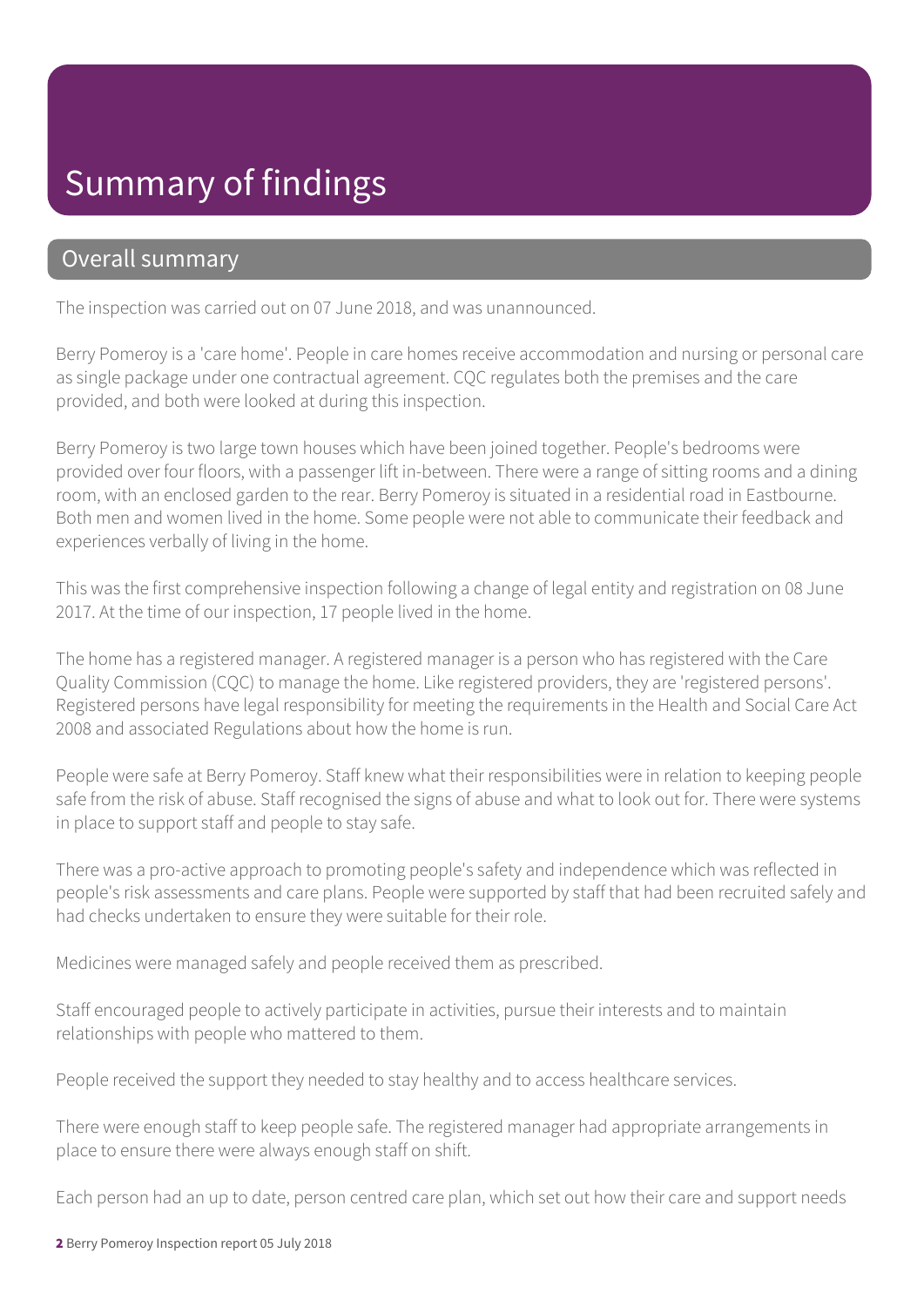should be met by staff.

Staff received regular training and supervision to help them meet people's needs effectively.

People were supported to eat and drink enough to meet their needs. They also received the support they needed to stay healthy and to access healthcare services.

The Care Quality Commission is required by law to monitor the operation of the Deprivation of Liberty Safeguards. The registered manager and staff understood their responsibilities under the Mental Capacity Act 2005.

Staff showed they were caring and they treated people with dignity and respect and ensured people's privacy was maintained, particularly when being supported with their personal care needs.

People were supported to have maximum choice and control of their lives and staff supported them in the least restrictive way possible. The policies and systems in the home supported this practice.

The registered manager ensured the complaints procedure was made available in an accessible format if people wished to make a complaint. Regular checks and reviews of the home made to ensure people experienced good quality safe care and support.

People and staff were encouraged to provide feedback about how the home could be improved. This was used to make changes and improvements that people wanted.

The registered manager provided good leadership. They checked staff were focussed on people experiencing good quality care and support.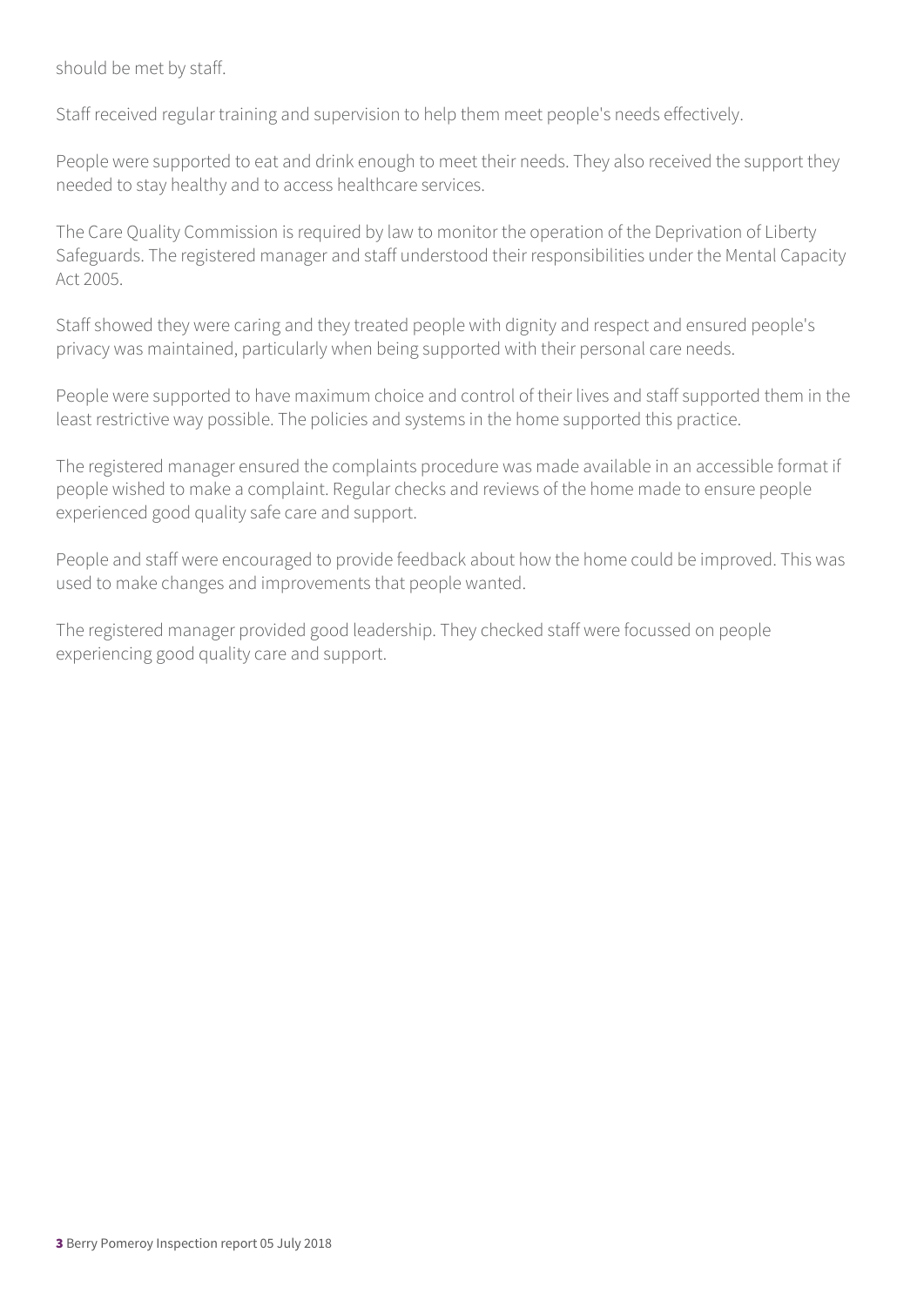## The five questions we ask about services and what we found

We always ask the following five questions of services.

#### Is the service safe? Good

The service was safe.

Risks to people's safety and welfare were managed to make sure they were protected from harm.

Staff knew how to recognise any potential abuse and so help keep people safe.

The registered manager followed safe recruitment practices.

Medicines were managed and recorded in a safe way.

There were enough staff available to meet people's needs.

#### Is the service effective? Good

The service was effective.

People's needs were fully assessed with them before they moved to the home to make sure that the staff could meet their needs.

Staff received on-going training in areas identified by the provider as key areas. Supervisions and appraisals were carried out by the registered manager.

People were supported to be able to eat and drink sufficient amounts to meet their needs.

Staff were knowledgeable about people's health needs, and contacted other health and social care professionals if they had concerns about people's health.

People's human and legal rights were respected by staff. Staff had the knowledge of Deprivation of Liberty Safeguards and Mental Capacity Act (2005).

### Is the service caring? The service caring?

The service was caring.

People were supported by kind and caring staff who knew them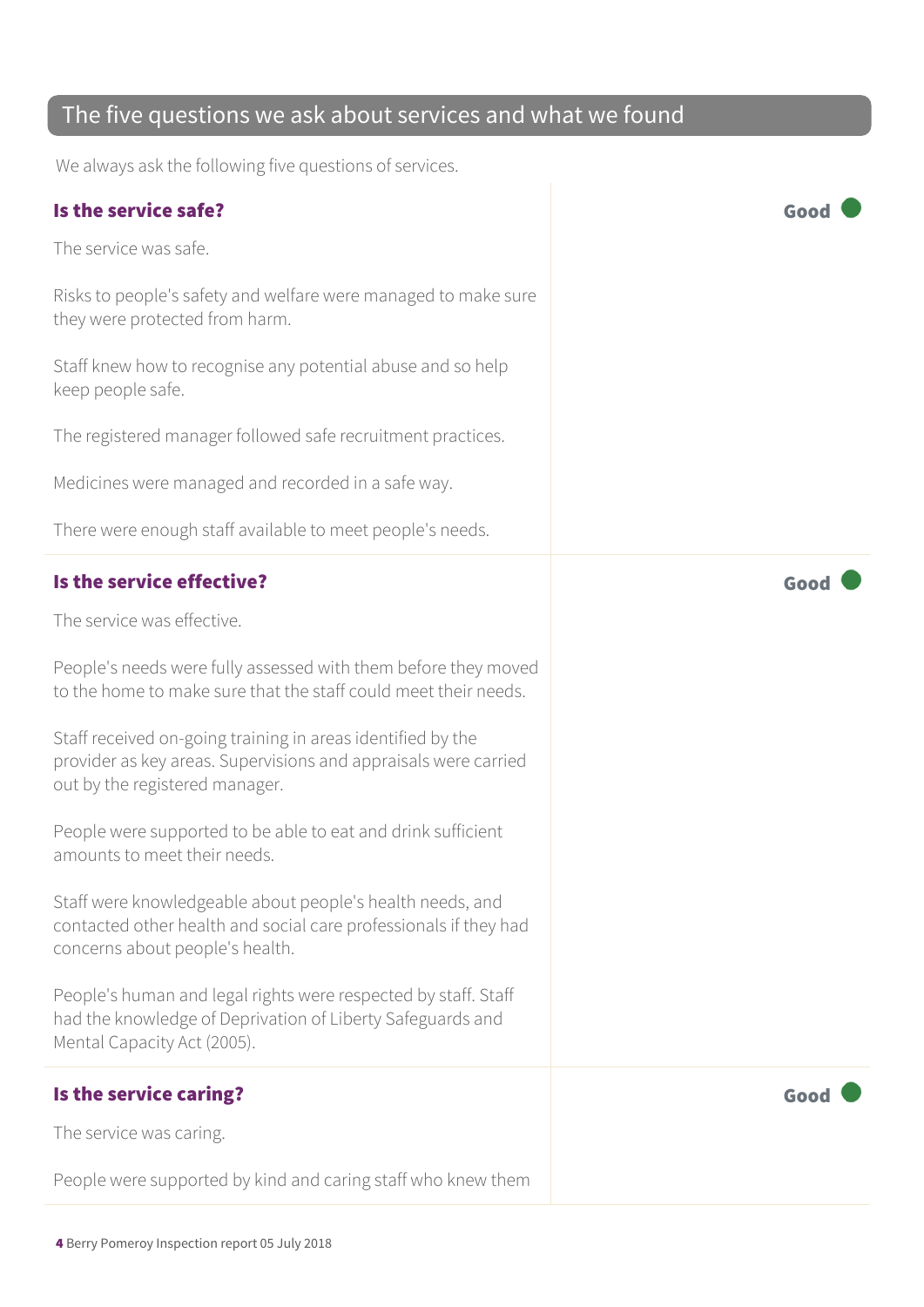| well.                                                                                                                                                |      |
|------------------------------------------------------------------------------------------------------------------------------------------------------|------|
| Staff protected people's privacy and dignity, and encouraged<br>them to retain their independence where possible.                                    |      |
| Staff were aware of people's preferences, likes and dislikes.                                                                                        |      |
| Wherever possible, people were involved in making decisions<br>about their care and staff took account of their individual needs<br>and preferences. |      |
| Is the service responsive?                                                                                                                           | Good |
| The service was responsive.                                                                                                                          |      |
| There were activities located around the home for people to<br>engage in.                                                                            |      |
| The management team responded to people's needs quickly<br>and appropriately whenever there were changes in people's<br>need.                        |      |
| The provider had a complaints procedure and people told us<br>they felt able to complain if they needed to.                                          |      |
| Is the service well-led?                                                                                                                             | Good |
| The service was well-led.                                                                                                                            |      |
| There was a quality assurance system and this was effective in<br>rectifying shortfalls identified.                                                  |      |
| There was an open and positive culture which focused on<br>people.                                                                                   |      |
| The provider and registered manager sought people and staff's<br>feedback and welcomed their suggestions for improvement.                            |      |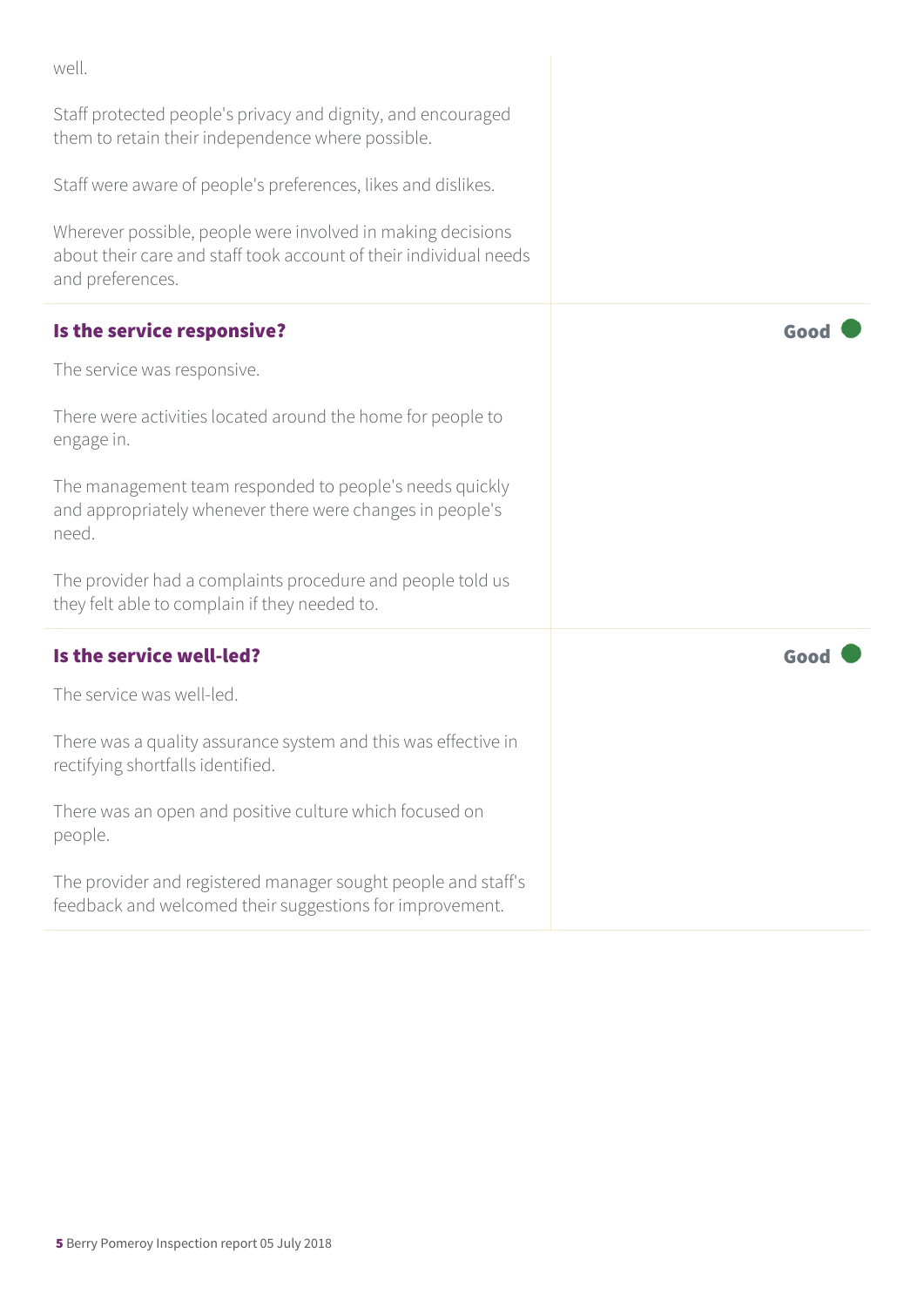

# Berry Pomeroy Detailed findings

## Background to this inspection

We carried out this inspection under Section 60 of the Health and Social Care Act 2008 as part of our regulatory functions. This inspection checked whether the provider is meeting the legal requirements and regulations associated with the Health and Social Care Act 2008, to look at the overall quality of the service, and to provide a rating for the service under the Care Act 2014.

This was a comprehensive inspection, which took place on 07 June 2018 and was unannounced.

The inspection was carried out by two inspectors and an expert by experience. An expert by experience is a person who has personal experience of using similar services or caring for older family members.

Before the inspection, we asked the provider to complete a Provider Information Return (PIR). This is a form that asks the provider to give some key information about the service, what the service does well and improvements they plan to make. We looked at previous inspection reports and notifications about important events that had taken place in the service, which the provider is required to tell us by law. We used all this information to plan our inspection.

We observed staff interactions with people and observed care and support in communal areas. We spoke with ten people who used the service. We also spoke with two visiting relatives.

We spoke with four care staff, one activities coordinator, two senior care staff and the registered manager.

We looked at the provider's records. These included four people's care records, which included care plans, health records, risk assessments and daily care records. We looked at four staff files, a sample of audits, satisfaction surveys, and policies and procedures.

We asked the registered manager to send additional information after the inspection visit, including training records and deprivation of liberty safeguards (DoLS) information.

The information we requested was sent to us in a timely manner.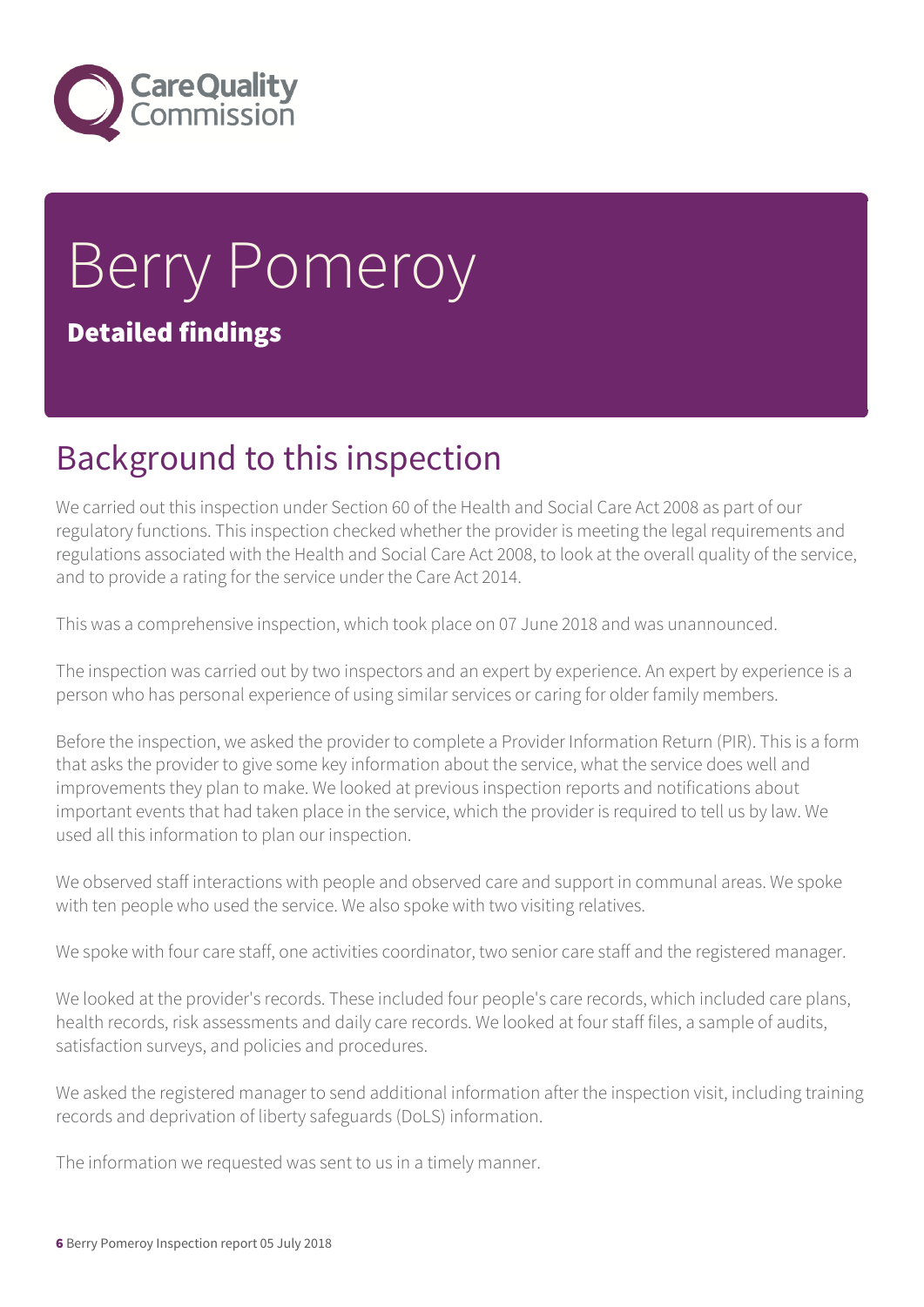## Our findings

People told us they felt very safe and secure living in the home. One person said, "I am very safe here. They look in on you every two hours during the night". Another person said, "I was very poorly before I came to live here but they have helped me regain my health and I feel safe and well and this is my home now". A third person said, "I feel very safe. No worries about anything. It is a wonderful place to be".

A healthcare professional said, "My client at Berry Pomeroy has felt very safe and content during his time there and has always wished to remain there".

The risk of abuse was minimised because staff were aware of safeguarding policies and procedures. All staff were aware of the company's policies and procedures and felt that they would be supported to follow them. Staff also had access to the updated East Sussex local authority safeguarding policy, protocol and procedure. This policy is in place for all care providers within the East Sussex area. It provides guidance to staff and to managers about their responsibilities for reporting abuse. Staff spoken with told us that they would refer to this guidance whenever required. All staff said they would report any suspicion of abuse immediately. A member of staff said, "Safeguarding is about the protection of people from all harm such as abuse. If I suspect anything, I will report to my line manager. If the manager failed to look into it, I will go to the trustees, CQC or the local authority safeguarding team". Staff told us that they felt confident in whistleblowing (telling someone) if they had any worries. A member of staff said, "I have recently completed this training. If I suspect bad practice, I will report it to my manager". The registered manager also had information about whistleblowing on a notice board for people who lived in the home and staff.

People were supported in accordance with their risk management plans. We observed support being delivered as planned in people's care plans. Risk assessments were specific to each person and had been reviewed in various months in 2018. The risk assessments promoted and protected people's safety in a positive way. These included moving and handling, medicines, care plans and daily routines. We saw they had been reviewed when circumstances had changed. Staff told us these were to support people with identified needs that could put them at risk, such as when their needs changed. For example, one person who recently had a fall from bed had their risk assessments reviewed in line with advice from healthcare professionals and this was discussed with staff on how to best meet their needs going forward. Guidance was provided to staff on how to manage identified risks, and this ensured staff had all the information they needed to help people to remain safe. For example, we saw diabetes guidance, which was detailed for staff to follow in the day to day management of one person's diabetes.

There were enough staff to support people. Staff rotas showed the registered manager took account of the level of care and support people required each day, in the home and community, to plan the numbers of staff needed to support them safely. The registered manager told us there were four care staff in the morning, two in the afternoon and two at night. In addition, there was a senior care staff who led both morning and evening shifts, an activities coordinator, three housekeepers, two cooks, four kitchen assistants, a maintenance staff, two deputy managers and the registered manager. Records confirmed this level of staffing. We observed that staff were visibly present and providing appropriate support and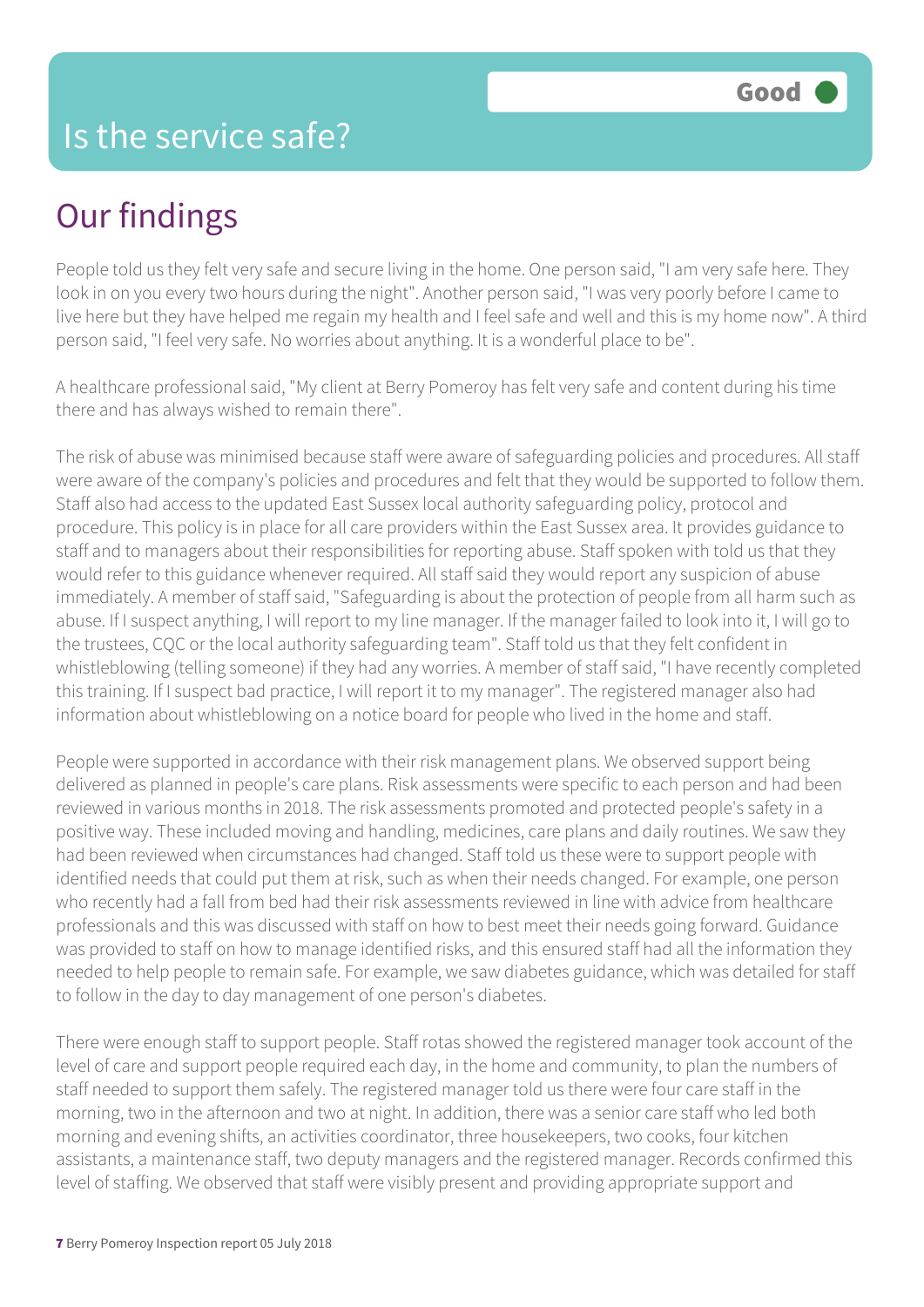assistance when this was needed. We noted an air of calm in the home and staff were not rushed.

We checked recruitment records to ensure the registered manager was following safe practice. The registered manager had carried out sufficient checks to explore the staff members' employment history to ensure they were suitable to work with people who needed safeguarding from harm. We reviewed four staff files and saw that recruitment processes were always fully carried out in line with Schedule 3 of the Health and Social Care Act. Gaps between staff education and employment histories were fully explored. Two references had been received before staff started work. Records showed that staff were vetted through the Disclosure and Barring Service (DBS) before they started work and records were kept of these checks in staff files. The DBS helps employers make safer recruitment decisions and helps prevent unsuitable people from working with people who use care and support services.

Suitably trained staff followed the arrangements in place to ensure people received their prescribed medicines. These were stored safely in medicine cabinets in the care office. People's records contained up to date information about their medical history and how, when and why they needed the medicines prescribed to them. We looked at medicines administration records (MARs) which should be completed by staff each time medicines were given. There were no gaps or omissions which indicated people received their medicines as prescribed. Staff explained how they give medicine to people and observed them while taking their medicines. One person said, "I always get my pills on time and they record it and watch me swallow them".

Some people required topical creams for their skin, which care staff administered. We noted the topical creams on MARs and there were no gaps in staff signatures. When PRN (as required) medicines were administered, the reason for administering them was recorded within the MAR chart. This indicated that the registered manager had an effective system in place for the administration of medicines safely.

We found the management of controlled drugs, which are medicines requiring additional measures to ensure they are managed securely, was safe. Records showed two staff always signed when a person was administered a controlled medicine as required, including if these were administered during the night shift and these records were audited daily. Staff told us and records confirmed that only the senior care staff administered medicines and they had undertaken the provider's medicines training and had their medicines competency assessed annually to ensure their practice was safe.

We found that each care plan folder contained a Personal Emergency Evacuation Plan (PEEP), which was reviewed in 2018. The fire safety procedures had been reviewed and the fire log folder showed that the fire risk assessment was in place. Fire equipment was checked weekly and emergency lighting monthly. The home had plans in place for a foreseeable emergency. This provided staff with details of the action to take if the delivery of care was affected or people were put at risk for example, in the event of a fire. The staff we spoke with during the inspection confirmed that the training they had received provided them with the necessary skills and knowledge to deal with emergencies. We found that staff had the knowledge and skills to deal with all foreseeable emergencies. A visiting relative said, "They often have fire drills when all the doors close. If it was a real fire they would come up to the room to help you".

The provider reviewed all accidents and incidents to ensure that relevant action had taken place. Records evidenced that the provider had referred people on to the community physiotherapist if they had frequently fallen and this had been done through the GP. Copies of people's accidents and incidents were kept in their care file which helped staff understand why care plans or risk assessments had been amended.

A business continuity plan was in place. A business continuity plan is an essential part of any organisation's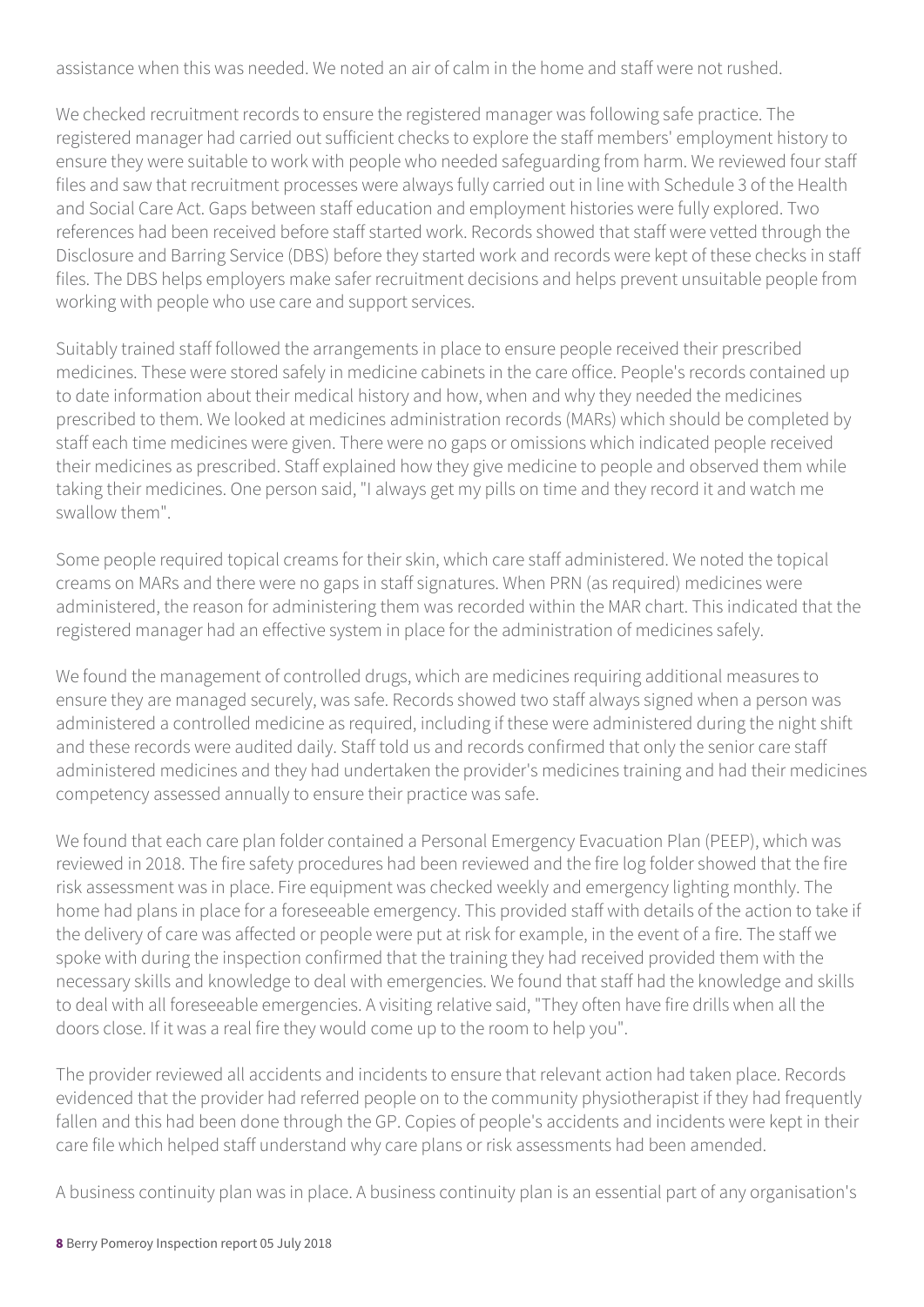response planning. It sets out how the business will operate following an incident and how it expects to return to 'business as usual' in the quickest possible time afterwards with the least amount of disruption to people living in the home.

The environment and equipment used by people was safely maintained. There were regular checks on health and safety, cleanliness and whether equipment was in good working order. We saw that these had been recorded and action had been taken when concerns were identified. There were regular checks on fire safety equipment, gas and electrical safety, water supplies and window restricting devices. The home was well lit, with plenty of room to move around and seemed quite homely. There were lots of books, retro radio, soft toys, and magazines in the lounge and dining areas. Soft toys were used as a form of therapy for the elderly, particularly those who have a form of dementia. There were rails along the corridor walls as adaptations for people, which enabled safe movement.

There were systems designed to prevent and control the spread of infection. The domestic staff were aware of their protocols for work, responsibilities and schedules of cleaning. The equipment they used for cleaning were colour coded. We observed that the environment was clean and odour free during our inspection. There were sufficient domestic staff and they were busy throughout the day. The registered manager carried out infection control audits where any concerns were identified. These had been acted on. All staff wore personal protective equipment, such as gloves and aprons. These were disposed of after use. There was a schedule for checking and cleaning equipment, such as mattresses, hoists, slings and commodes; and the registered manager checked that staff were following these.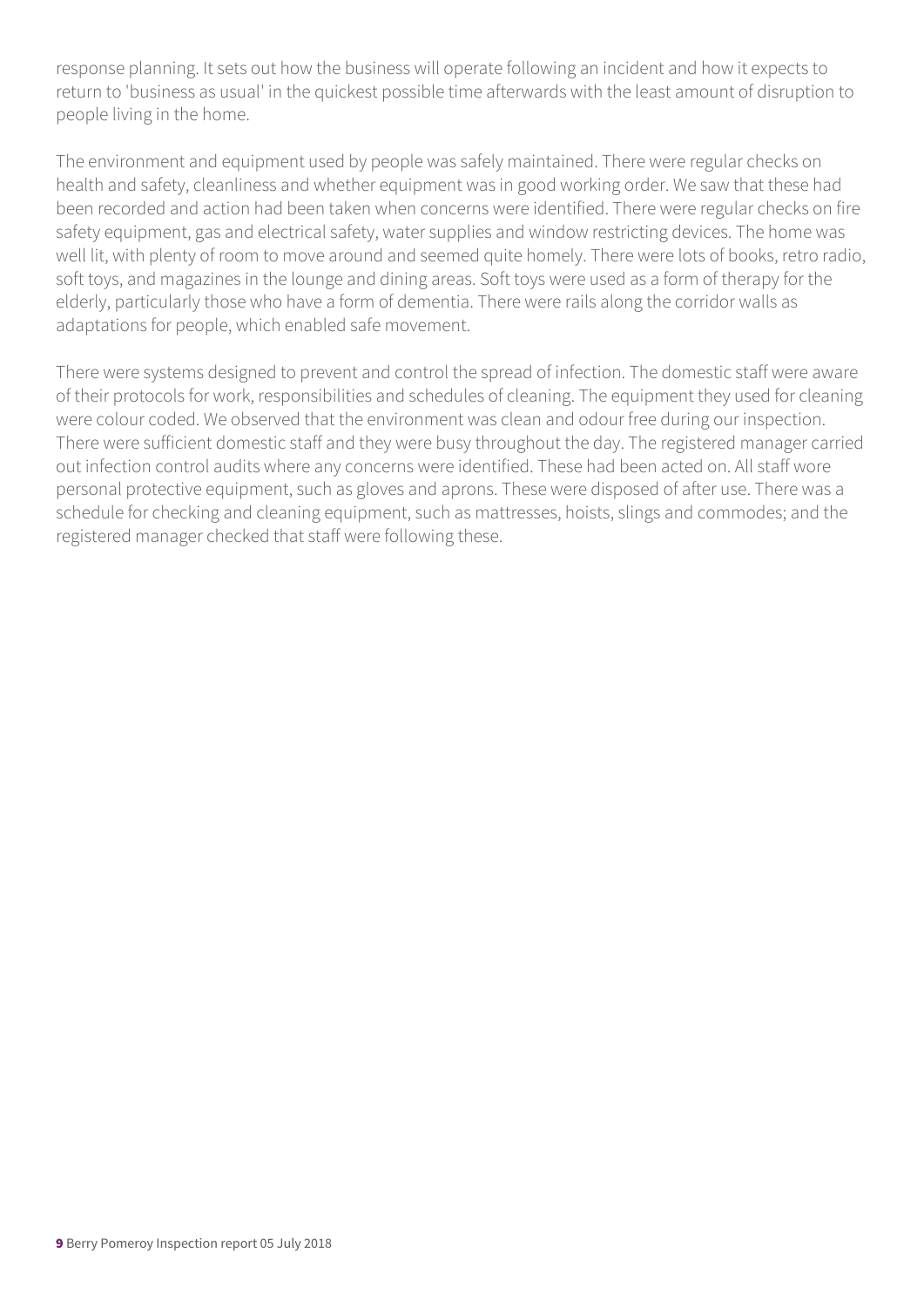# Our findings

Our observation showed that people were happy with the staff who provided their care and support. There were positive interactions between people and staff. One person said, "I have watched them [Staff] have many training sessions in the dining room". Another said, "The staff are a happy crowd you never hear them being impatient or complaining. I think they enjoy their work".

People's initial assessment led to the development of their care plan. Individual care plans were detailed, setting out guidance to staff on how to support people in the way they wanted. Staff told us they had all the information they needed within the care plan to support people well. Care plans covered all aspects of people's daily living and care and support needs. The areas covered included medicines management, personal care, nutritional needs, communication, social needs, emotional feelings, cultural needs, dignity and independence. The cultural area of the care plan identified the support required by each person for example, if they needed support to attend the church. For example, in one person's plan it stated that they like to attend church on Sundays. We found that this person was supported by staff to attend the church whenever they wish to. Information such as whether people were able to communicate if they were experiencing pain was detailed. Sometimes people were reluctant to wash or shower and this was addressed in the care plan for personal care, giving guidance to staff. Most people changed their minds if staff returned a short time later and asked again, or if a different member of staff asked. If people still chose not to wash then this was respected as their decision at that time. Care plans were regularly reviewed. All the care plans we looked at had been reviewed in February 2018. Care plan reviews were thorough, capturing any changes since the last review or if there had been interventions such as with health care professionals.

Staff undertook mandatory training and refresher trainings in topics and subjects relevant to their roles. New staff had undertaken the provider's induction which included the incorporation of the Care Certificate and relevant topics considered mandatory. The in-house induction included shadowing of experienced staff. The induction included assessments of course work and observations to ensure staff meet the necessary standards to work safely unsupervised. The provider's mandatory training included first aid, infection control, medicines administration, food hygiene, health and safety, fire awareness, moving and handling, equality and diversity and end of life care. Staff were supported and encouraged to complete work based qualifications.

Staff were regularly supervised and had an annual appraisal with a member of the management team. Staff had their competency to provide care and support assessed by a member of the management team in a range of topics, to ensure the care and support people received was of a good quality and reflective of staff training and the policies and procedures of the provider.

The dining room had a menu board, which detailed the menu options for the day. The dining room was decorated with pictures of different foods and drinks to help people show staff what their choice of meal was. Tables were set at mealtimes with condiments and cutlery. We met one person who told us that they liked setting the table and the registered manager and staff enabled them to be inclusive. The person said, "I love setting the table for lunch. It helps me focus".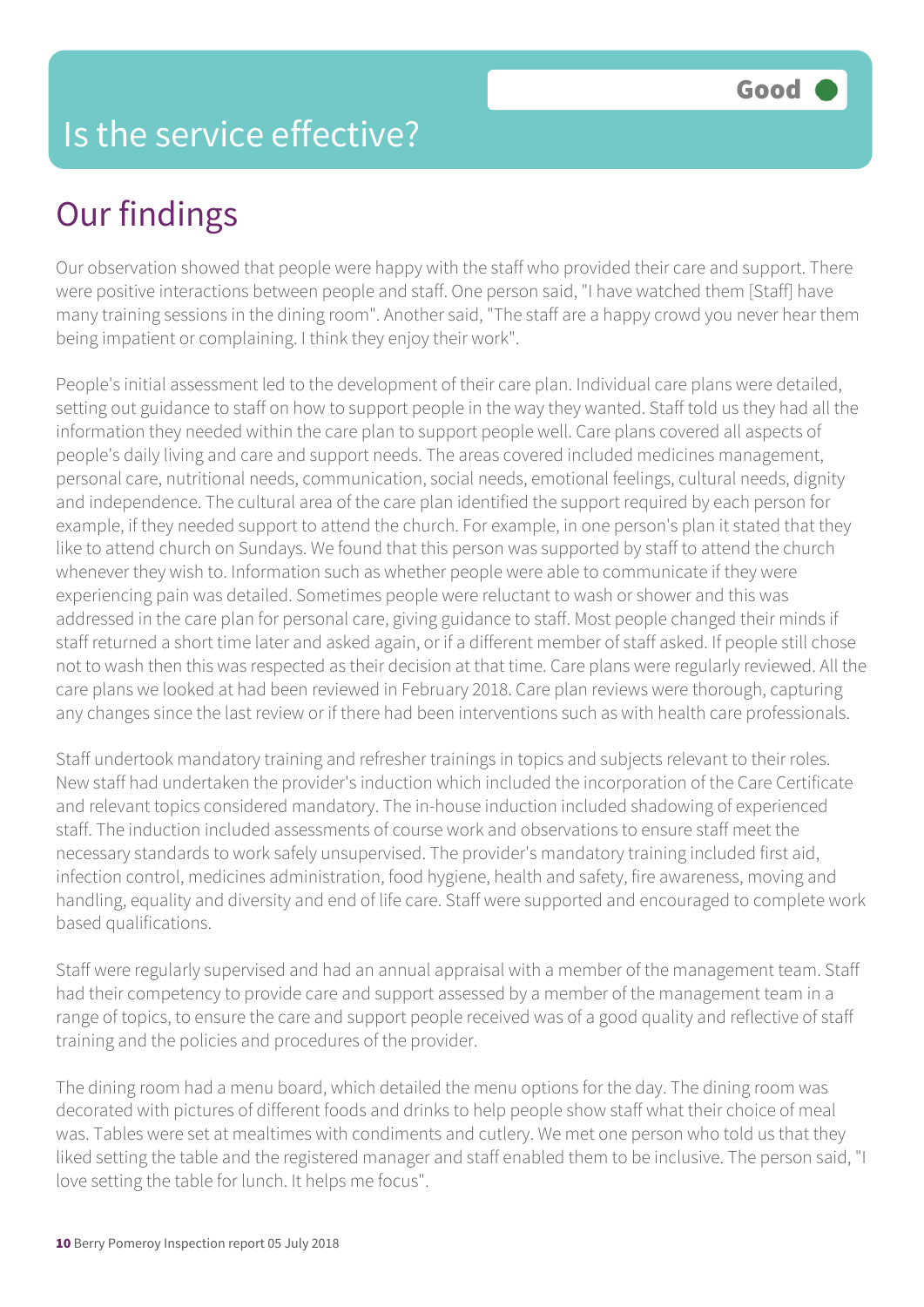People ate their lunchtime meal in the main dining room, whilst a small number of people remained in the lounge. People who remained in the lounge required assistance with eating, which was provided in a sensitive and caring manner. The menu was chicken pie, mashed potatoes and broccoli or beef stroganoff and rice. The vegetarian option was mushroom stroganoff. Desserts were sticky toffee pudding or trifle or yoghurts and fresh fruit. Ice cream was also available. Carers went around with fruit juices and gravy. Everyone had a named place at their table and there was a very happy buzz of conversation, making it a happy social occasion.

The registered manager contacted other services that might be able to support them with meeting people's health needs. This included the local GP and the local authority falls prevention team demonstrating that the provider promoted people's health and well-being. Information from health and social care professionals about each person was also included in their care plans. There were records of contacts such as visits, phone calls, reviews and planning meetings. The plans were updated and reviewed as required. Contact varied from every few weeks to months, which meant that each person had a professional's input into their care on a regular basis.

We observed that people were supported to have as much choice and control over their lives as they wished. People's decisions and choices were respected by staff. For example, we observed one person who decided that a particular member of staff should support them with their lunch. The member of staff respected the person's choice and supported them.

The Mental Capacity Act 2005 (MCA) provides a legal framework for making particular decisions on behalf of people who may lack the mental capacity to do so for themselves. The Act requires that as far as possible people make their own decisions and are helped to do so when needed. When they lack mental capacity to take particular decisions, any made on their behalf must be in their best interests and as least restrictive as possible. People who lack mental capacity to consent to arrangements for necessary care or treatment can only be deprived of their liberty when this is in their best interests and legally authorised under the MCA 2005. The procedures for this in care homes and hospitals are called the Deprivation of Liberty Safeguards (DoLS). We checked whether the home was working within the principles of the MCA 2005, and whether any conditions on authorisations to deprive a person of their liberty were in place.

People's consent and ability to make specific decisions had been assessed and recorded in their records. Where people lacked capacity, their relatives or representatives and relevant healthcare professionals were involved to make sure decisions were made in their best interests. Staff had received training in MCA and DoLS and understood their responsibilities under the act. Only one application was made to deprive one person of their liberty, this had been properly made and pending authorisation by the appropriate body. We were shown the response from the local authority which confirmed that they had received the request and the case was on their waiting list pending allocation to a best interest assessor. Records showed the provider was complying with the conditions applied to the authorisation. We saw evidence of this in the care plan.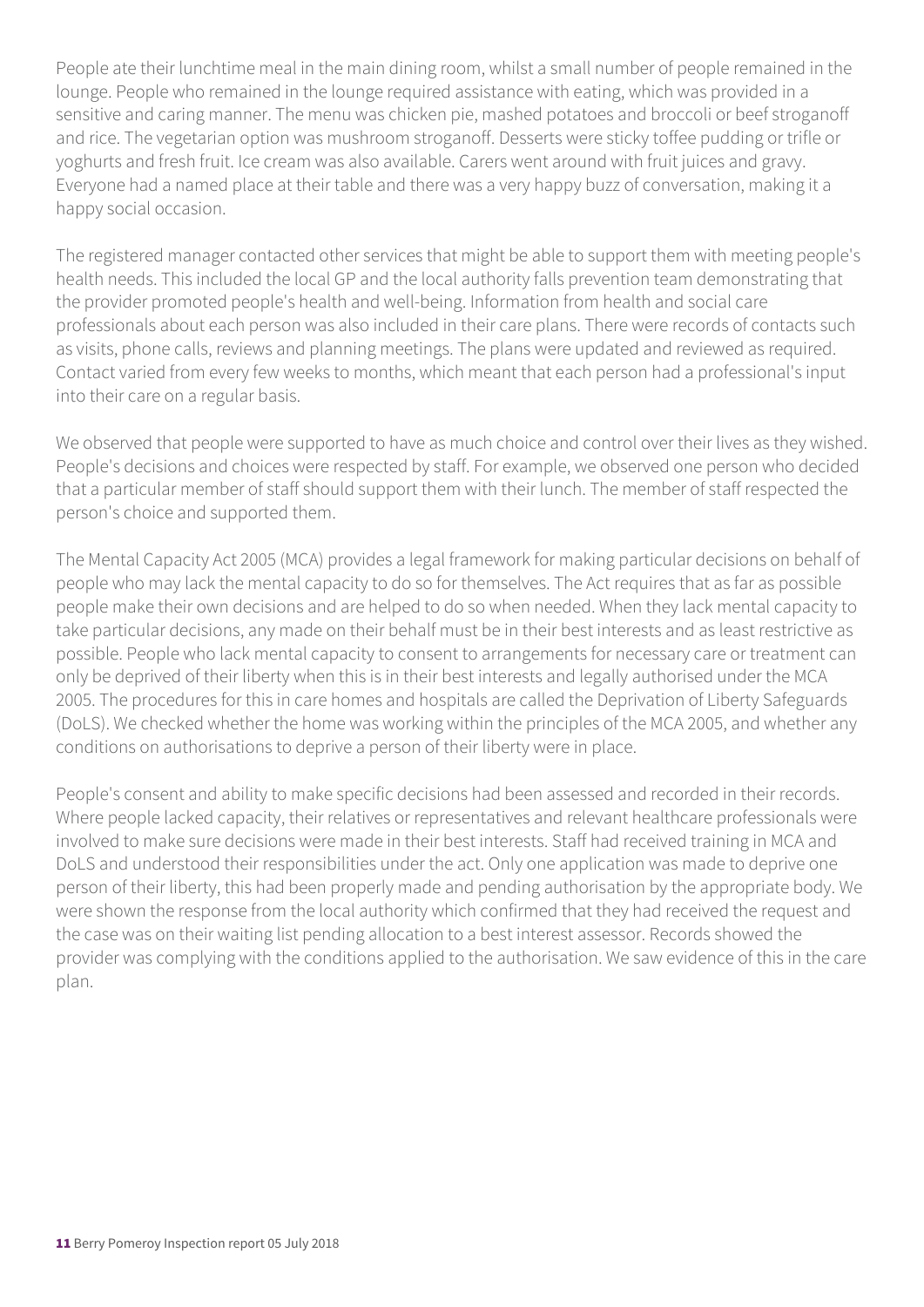## Is the service caring?

## Our findings

We observed that people were supported by caring staff who were sensitive in manner and approach to their needs. People looked relaxed, comfortable and at ease in the company of staff.

One Person said, "The staff are marvellous. We are so well cared for". Another person said, "Rooms have fans to cool us down if we get too hot, they are very thoughtful". Other comments included, "My privacy is always protected, everyone knocks on the door and asks for permission to attend to tasks, you can put a 'do not disturb' note on the door and no one will enter".

Visiting relatives said, "This care home is perfect. Staff will listen to your concerns and act upon them." And "I think all the staff are kind, understanding and supportive and they all have a sense of humour".

A healthcare professional said, "I always observe a warm rapport between staff and client. I have visited a client many times at Berry Pomeroy and when discussing with staff they clearly know and understand the client well and this mirrors my own experience with him. Overall, his feeling of safety and security there speaks volumes to me and I have no concerns about the home".

The registered manager ensured people's individual records provided up to date information for staff on how to meet people's needs. This helped staff understand what people wanted or needed in terms of their care and support.

People's bedrooms and the corridors were filled with their items, which included pictures, furniture and ornaments. This combined with information in their care plans, provided staff with a wealth of information about people, for staff to use to engage them in conversation. Staff therefore had a good understanding of people's personal history and what was important to them.

We observed numerous pleasant interactions between people and staff during our visit. In the morning, we observed staff sitting with one person in the lounge. Staff were holding hands with the person and singing as the person smiled and nodded along to the tune. Later, staff noticed a person walking without their shoes on. The staff member gently encouraged the person to put some slippers on and when they refused, the staff member respected their decision and checked their socks were a good fit to avoid a slip or fall. The staff member then accompanied the person safely to their room. Staff were committed to their roles and this was reflected in their feedback to us.

Staff knew the people that they were supporting. They [Staff] knew people's names and they spoke to them in a caring and affectionate way. People's care records contained information about people's background and preferences, and staff were knowledgeable about these. Staff were able to give us details on people throughout the day, without needing to refer to care plans. They [Staff] understood the importance of respecting people's individual rights and choices.

People were involved in their care. Throughout our visit, staff were observed offering choices to people.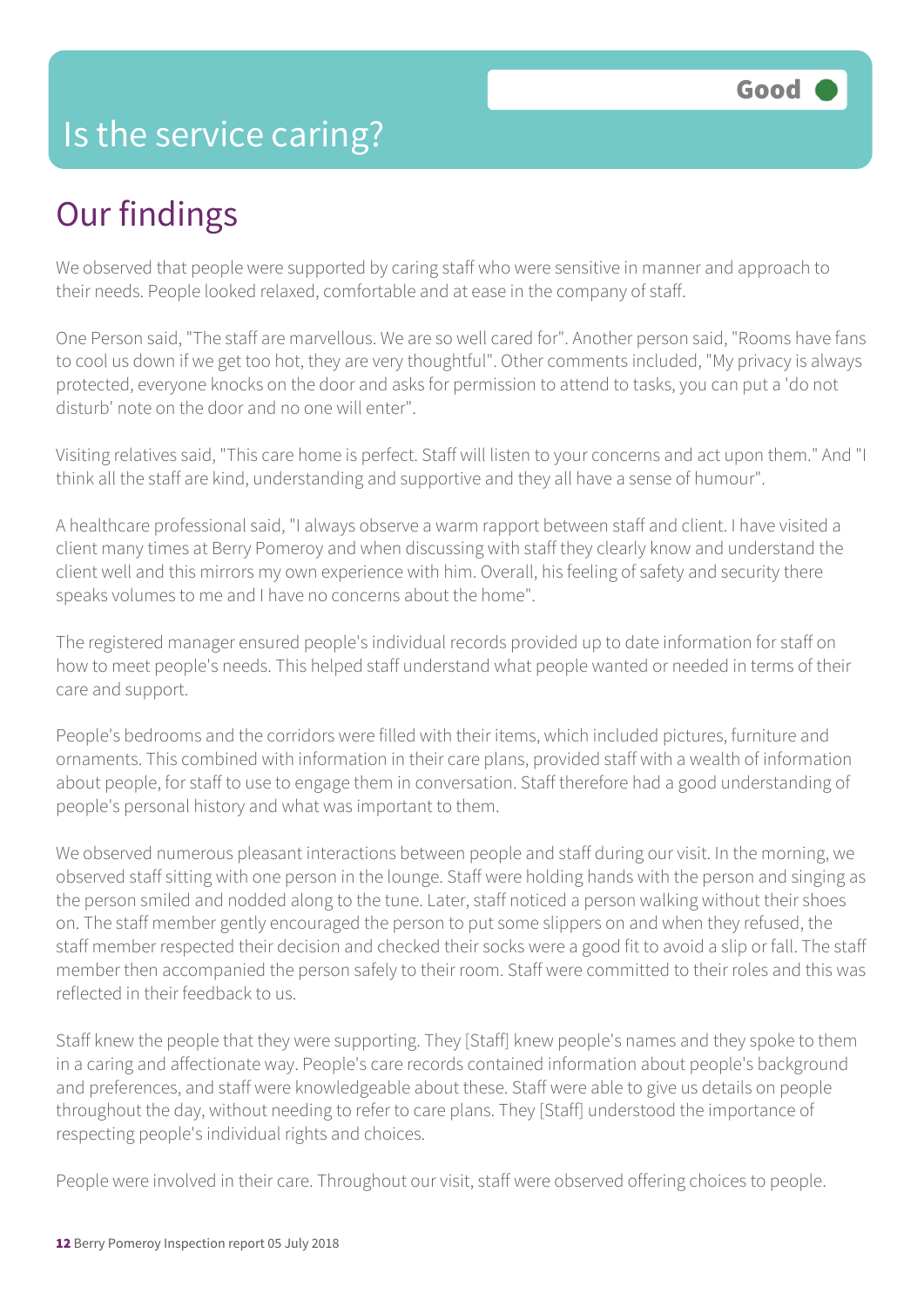People were offered choices of hot and cold drinks throughout the day. At lunch time, people were shown the food on offer and encouraged to make a choice. In the afternoon, we heard staff informing people of activities taking place in another part of the home and offering people the chance to attend. People's preferences were recorded and staff were knowledgeable about these when we spoke with them. For example, one person liked to stay in their room and have their lunch. We found that staff knew about this and respected their wish.

People's independence was encouraged by staff. One person told us, "I like to wash myself and staff let me do this. I get up at 6am every day and shave and wash myself. When I shower, I wash my private parts and they do the rest. This is how dignity and privacy is maintained". People's care plans recorded their strengths and what they were able to do so that staff could support them in a way that encouraged them to retain independence. One person was able to wash their face and attend to their oral care independently and this was recorded in their care plan. Another person liked to do their own make up each day after being supported with personal care and this was recorded in their care plan.

People's right to privacy and to be treated with dignity was respected. People's individuality and diversity were celebrated, respected and recognised by staff who made every effort to provide people with opportunities to celebrate and take part in a lifestyle of their choosing. People's individual needs were understood relating to their cultural diversity and met by staff. People's care plans reflected the importance of their privacy and dignity and how this was to be supported by staff.

Staff respected confidentiality. When talking about people, they made sure no one could over hear the conversations. All confidential information was kept secure in the office. People had their own bedrooms where they could have privacy and each bedroom door had a lock and key which people used. Staff also helped people to stay in touch with their family and friends. For example, we observed people using telephones in their bedrooms to phone relatives. This further promoted their privacy. People's relatives told us that they were able to visit their family member at any reasonable time and they were always made to feel welcome. Records were kept securely so that personal information about people was protected.

The care people received was person centred and met their most up to date needs. People's life histories and likes and dislikes had been recorded in their care plans. Staff encouraged people to advocate for themselves when possible.

People accessed their bedrooms when they wanted time alone, this was respected by staff. Staff always knocked on people's door and sought consent before entering their room.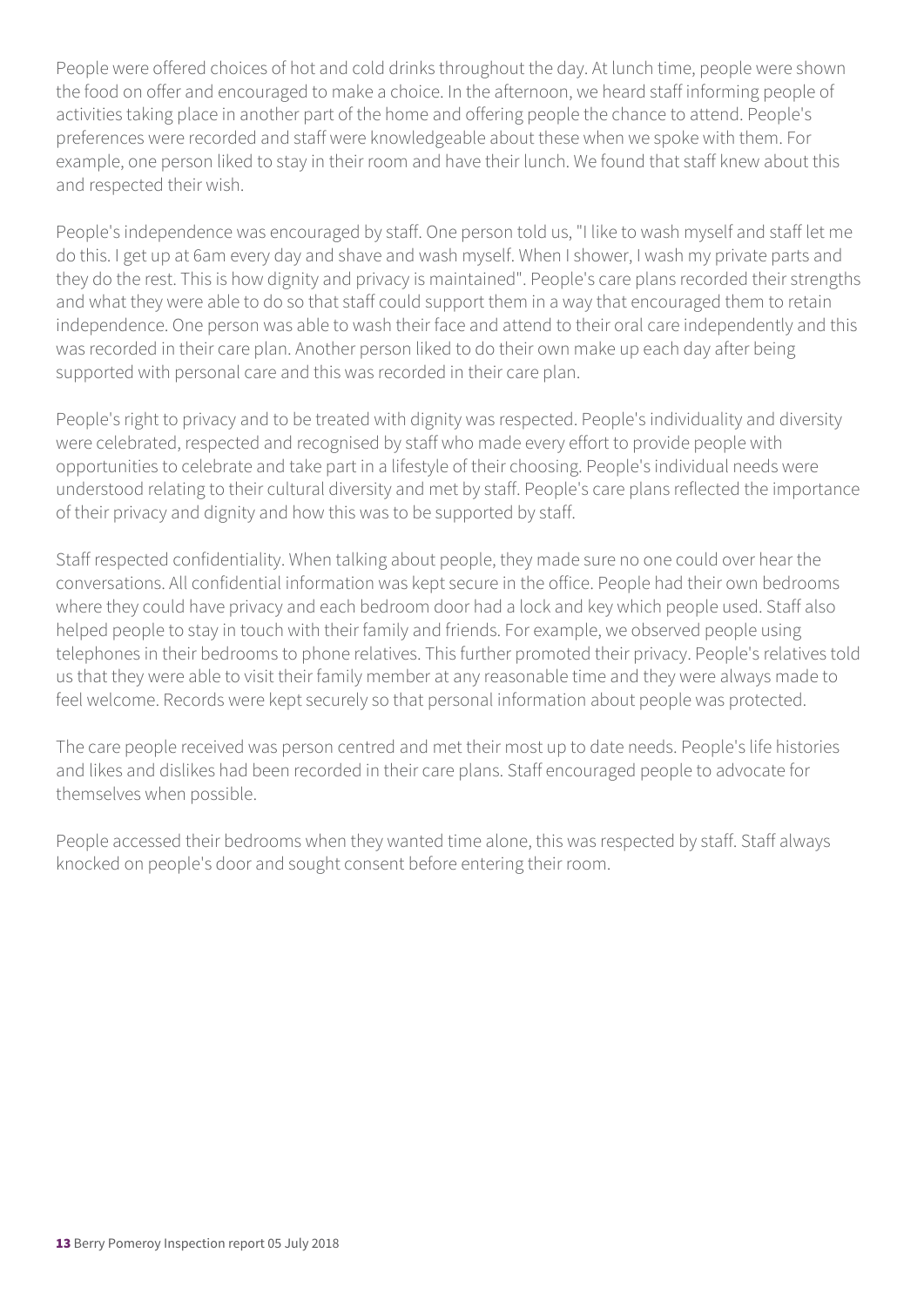## Is the service responsive?

# Our findings

One person said, "If something arose, I would go to the office and they [Staff] would sort it. We have resident's meetings and we can discuss anything. We had one yesterday. If I do not want to go they [Staff] send you the minutes". Another said, "They [Staff] go the extra mile for me, they help me tidy my room".

The registered manager undertook an initial holistic assessment with people before they moved into the home. The assessment checked the care and support needs of each person so that the registered manager could make sure they had the skills and levels of staffing within the staff team to care for the person appropriately. People and their family members were fully involved in the assessment process to make sure the registered manager had all the information they needed.

People had care plans in place, which reflected their current needs. Detailed daily records were kept by staff. Records included personal care given, well-being, activities joined in, concerns to note and food and fluids taken. Many recordings were made throughout the day and night; ensuring communication between staff was good which benefitted the care of each person.

End of life care was provided sensitively and in line with people's needs and preferences. People's care plans contained plans for the end of their lives and these took into account people's wishes named 'last days of life'. One person at the home was receiving end of life care and we saw evidence of regular involvement of the GP, hospices and relatives. People and relatives were provided with information packs and the home had links with therapists and religious ministers to provide appropriate support at these times. Where people had specific end of life needs relating to their religion, these were documented and met by staff. Staff were being trained on end of life care.

The registered manager employed an activities coordinator who planned and facilitated a number of group and individual social activities. There was a plan of special events and activities and these were advertised on the home's notice board. We saw the activities coordinator encouraging people to take part. People were offered individual support according to their needs and choices. There were activities such as cards, dominos, board games, mindful colouring and knitting in the home. Activities were person centred. For example, one person who was able to use the computer was provided with an iPad, which enabled them to access the internet. The person said, "They gave me an iPad and I use it to look up information". Another person said "I have a laptop. My nephew does my finances and I can see them. I can skype and send emails".

The provider had a comprehensive complaints policy that included information about how to make a complaint and what people could expect to happen if they raised a concern. The complaints procedure was on display on the notice board in the home. The policy included information about other organisations that could be approached if someone wished to raise a concern outside of the home such as the local government ombudsman. There had been one complaint received in the last twelve months and this was resolved satisfactorily. A guide to resolving complaints was given out to relatives and people who lived in the home. Compliments log we looked at showed that the home had received several thank you cards/letters from relatives in the last 12 months.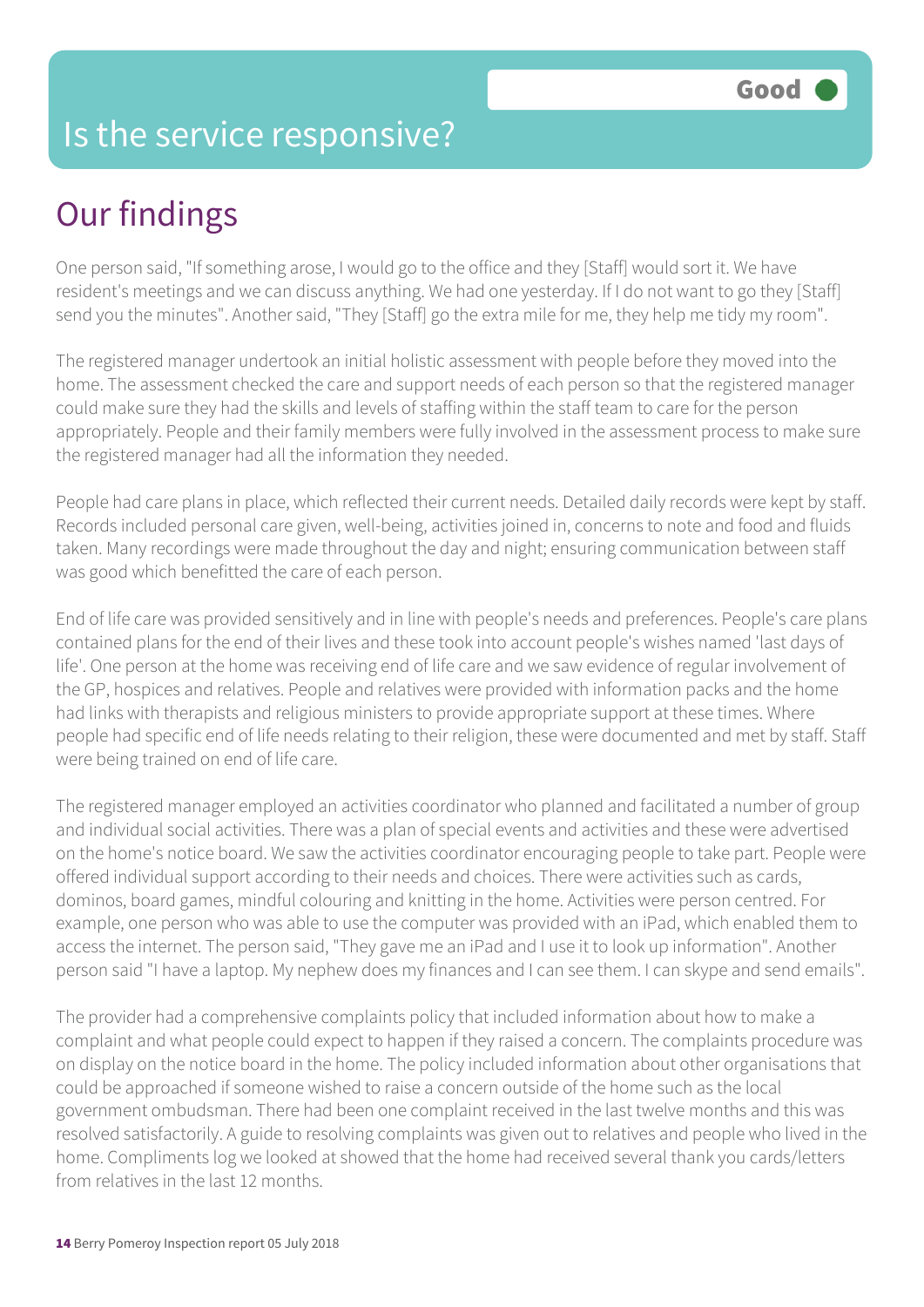# Our findings

We observed people engaging with the staff in a relaxed and comfortable manner. One person said, "The manager is always about and very approachable. She has a good team which she supports". Other people said, "This is a good place to be, you get a sense of freedom, no one dictates to you and it is like a family hotel" and "I would recommend this place as excellent to anyone".

A healthcare professional said, "The manager has always responded promptly to any actions that my client has needed such as escorting him out to compete tasks. Communication has always been good and feedback provided. A good working relationship has developed".

There was a management team at Berry Pomeroy. This included the two deputy managers, the registered manager and the board of trustees. The registered manager was an experienced manager who had been working in the home for several years and had a very proactive and enthusiastic approach to service development and improvement. Support was provided to the registered manager by the board of trustees. There was a strong emphasis on continually striving to improve.

Staff told us that the management team encouraged a culture of openness and transparency. Staff told us that the registered manager had an 'open door' policy which meant that staff could speak to them if they wished to do so and worked as part of the team. A member of staff said, "My manager is fantastic, good, kind, able to talk to her at any time. There is no fear to approach like in other places. They are very good". Another staff said, "The manager is approachable with doors always open. They are always in the mix, involved with everything". We observed this practice during our inspection.

The open approach by the registered manager ensured staff were kept informed about any changes to practices to enable staff to work collaboratively. Regular staff meetings took place and the minutes of these showed a range of topics were discussed to ensure the people received good quality care. Minutes of meetings had recorded where people's needs had changed. They showed staff reflected upon any changes in the level of support a person required along with the involvement of health care professionals where concerns had been identified. Meetings were also used as an opportunity to comment and influence the day to day running of the home. For example, priorities set by the registered manager. Changes to policies and procedures were discussed to ensure staff had up to date information. Staff were provided with feedback from visits by external stakeholders who monitor the home, this information was used to share improvements required and to celebrate good practice.

We found that the registered manager had a comprehensive quality assurance system and used these principles to critically review the home. Regular checks were carried out on the quality of the care delivered at the home. Records showed that the registered manager carried out a range of audits in areas such as medicines, risk assessments, incidents and accidents, health and safety. The registered manager carried out a monthly holistic audit in which they looked at a range of areas such as documentation and staff practice. The registered manager also carried out a series of audits either monthly, quarterly or as and when required to ensure that the home ran smoothly, such as infection control and call bells. They used these audits to